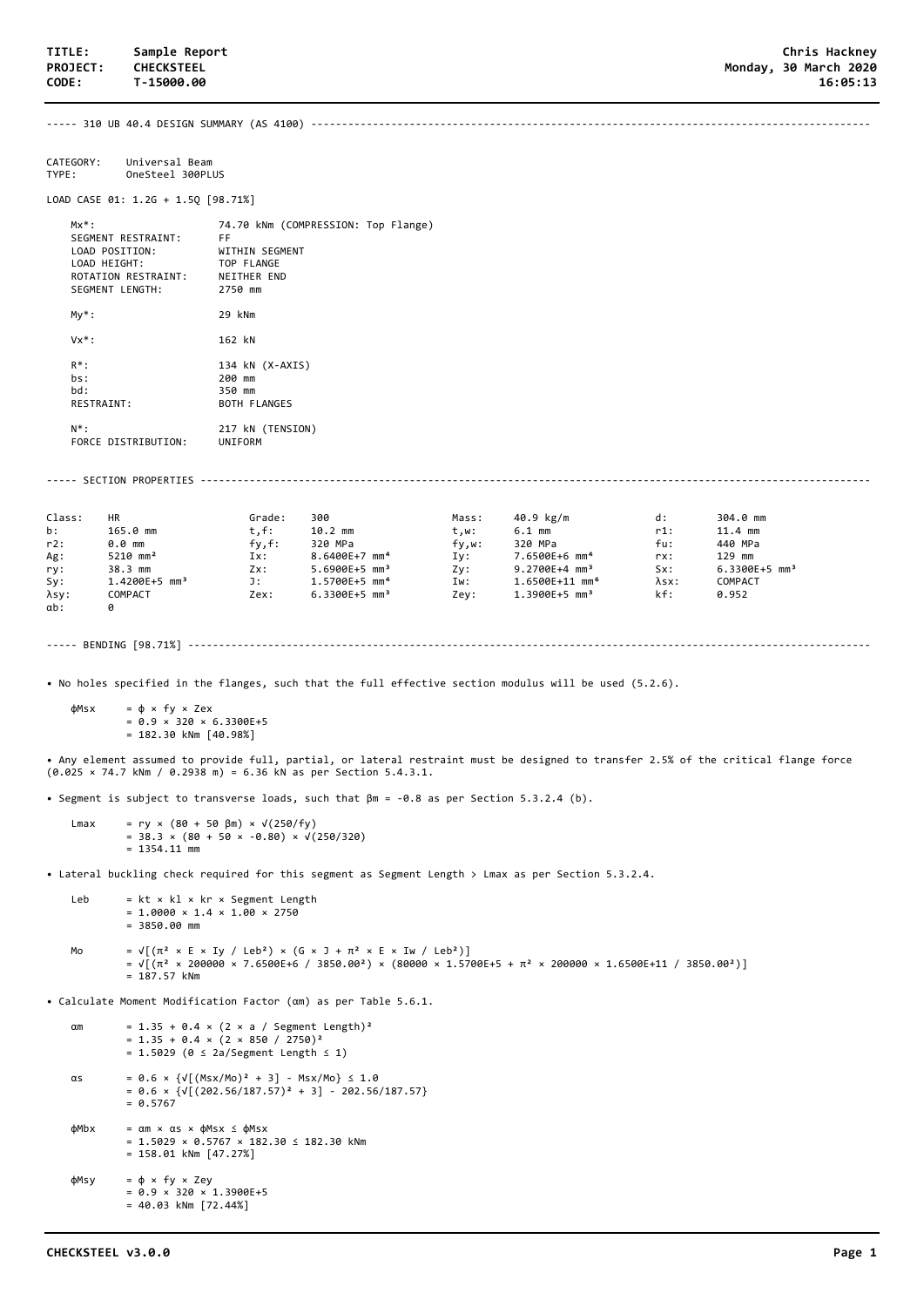• Calculate biaxial bending section capacity for doubly-symmetric members compact about both axes as per Section 8.3.4.

```
Biaxial = (Mx*/\phiMsx) ^ 1.4 + (My*/\phiMsy) ^ 1.4 ≤ 1.0
         =(74.7/182.30) ^ 1.4 + (29/40.03) ^ 1.4
         = 0.9235 [92.35%]
```
• Calculate biaxial bending member capacity as per Section 8.4.5.

```
Biaxial = (Mx*/\phi Mbx) ^ 1.4 + (My*/\phi Msy) ^ 1.4 ≤ 1.0
         = (74.7/158.01) ^ 1.4 + (29/40.03) ^ 1.4
         = 0.9871 [98.71%]
```
----- SHEAR [50.56%] -----------------------------------------------------------------------------------------------------------------

d1 =  $d - 2 \times t$ , f  $= 304.0 - 2 \times 10.2$  $= 283.60$  mm

• Calculate web area (Aw) using full section depth (d) for hot-rolled (HR) sections as per AISC 2009 Section 5.2.2.4.

Aw  $= d \times t, w$  $= 304.0 \times 6.1$  $= 1854$  mm<sup>2</sup>  $\phi$ Vw =  $\phi \times 0.6 \times fy, w \times Aw$ 

 $= 0.9 \times 0.6 \times 320 \times 1854$ = 320.44 kN [50.56%]

• As d1/t,w ×  $\sqrt{(f_y, w/250)}$  (52.60) ≤ 82, buckling check not required, such that  $\phi$ Vu =  $\phi$ Vw (5.11.2).

 $\phi$ Vu = 320.44 kN [50.56%]

• Section has approximately uniform shear stress distribution, such that φVv = φVu as per Section 5.11.2.

 $dVv = 320.44$  kN  $[50.56%]$ 

----- BEARING [42.61%] ---------------------------------------------------------------------------------------------------------------

d1 = d - 2  $\times$  t, f  $= 304.0 - 2 \times 10.2$  $= 283.60$  mm

• Interior bearing can be assumed as bo = bbw as per Figure 5.13.1.1.

```
bo = d1 / 2= 283.60 / 2= 141.80 mm
bbf = bs + 5 \times t, f
         = 200 + 5 \times 10.2 = 251.00 mm
bbw = d1 / 2= 283.60 / 2= 141.80 mm
bb = bo + bbf + bbw
         = 141.80 + 251.00 + 141.80= 534.60 mm
\phiRby = \phi \times 1.25 \times bbf \times t, w \times fy, w= 0.9 \times 1.25 \times 251.00 \times 6.1 \times 320 = 551.20 kN [24.31%]
```
• Both flanges restrained against lateral movement of the web. Use αb = 0.5 and kf = 1.0 to calculate the bearing buckling capacity as per Section 5.13.4.

```
 λn = 2.5 × d1/t,w × √(kf) × √(fy,w/250)
= 2.5 \times 283.60/6.1 \times \sqrt{(1.0)} \times \sqrt{(320/250)}= 131.50 φRbb = φ × αc × bb × t,w × fy,w
= 0.9 \times 0.3348 \times 534.60 \times 6.1 \times 320= 314.47 kN [42.61%] φRb = MIN (φRby, φRbb)
 = MIN (551.20, 314.47)
           = 314.47 kN [42.61%]
```
----- TENSION [14.46%] ----------------------------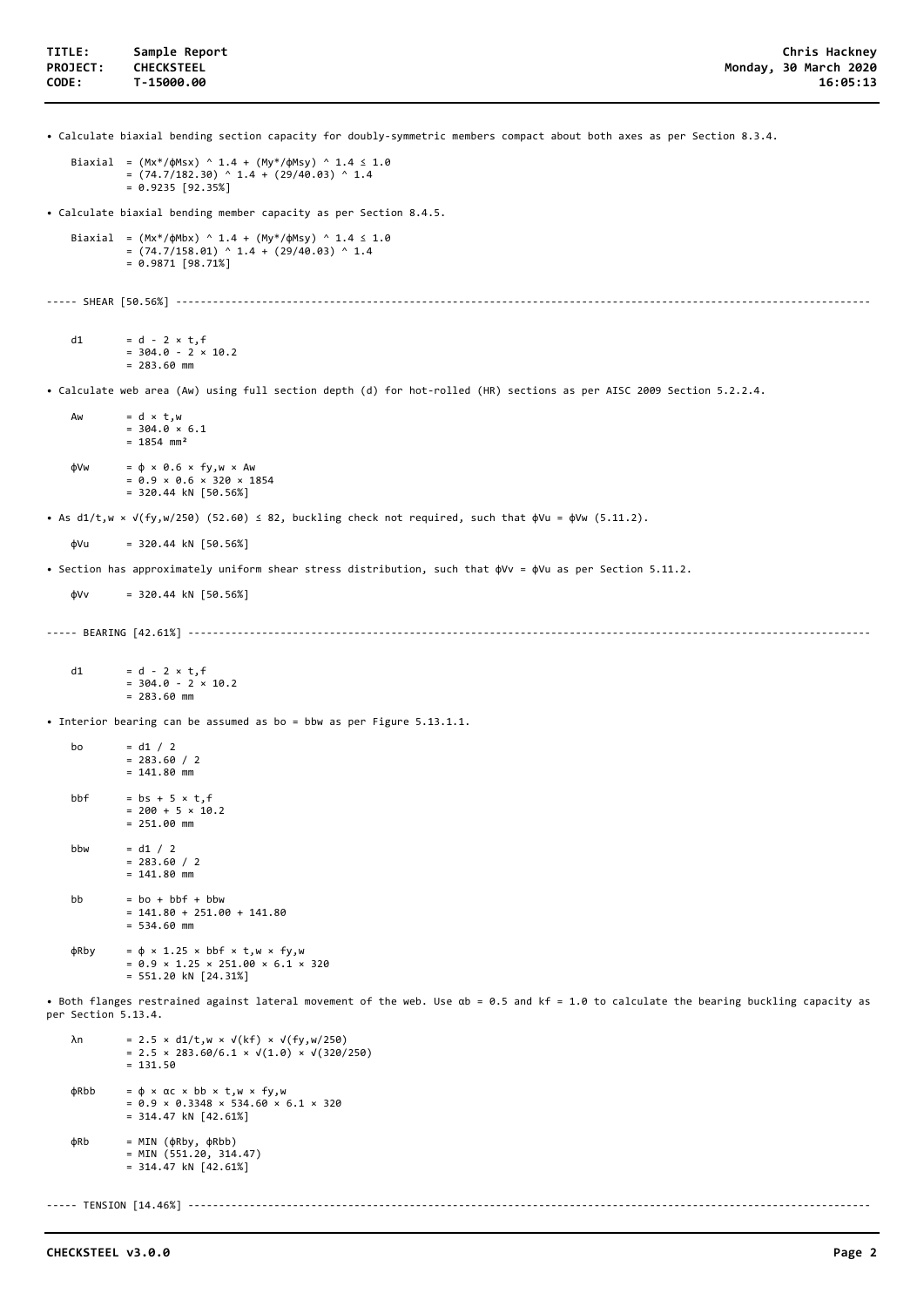φNty = φ × fy × Ag  $= 0.9 \times 320 \times 5210$ = 1500.48 kN [14.46%]

• No holes specified in the section, such that An = Ag (7.2).

• Uniform force distribution assumed, such that the Correction Factor (kt) is 1.0 as per Section 7.3.1.

```
\phiNtf = \phi \times 0.85 \times fu \times An \times kt
              = 0.9 \times 0.85 \times 440 \times 5210 \times 1.00 = 1753.69 kN [12.37%]
 φNt = MIN (φNty, φNtf)
 = MIN (1500.48, 1753.69)
```
 $= 1500.48$  kN  $[14.46%]$ 

----- BENDING & SHEAR [98.71%] -------------------------------------------------------------------------------------------------------

• CHECKSTEEL calculates bending and shear interaction using both methods permitted by Section 5.12. The appropriateness of each method for the situation should be decided by the engineer. The proportioning method is suitable for members with slender webs, while the interaction method is suitable for members with stocky webs as per AS 4100 Commentary Section C5.12.1.

• Calculate with the proportioning method as per Section 5.12.2.

```
Ag, tf = b \times t, f= 165.0 \times 10.2= 1683 mm<sup>2</sup>
```
• No holes specified in the tension flange, such that An,tf = Ag,tf.

```
Aft = MIN [Ag, tf, (0.85 \times An, tf \times fu/fy)]= MIN [1683, (0.85 × 1683 × 440/320)]
             = 1683 mm<sup>2</sup>
   λe = (b - t, w)/(2 × t, f) × √(fy/250)= (165.0 - 6.1)/(2 \times 10.2) \times \sqrt{(320/250)}= 8.81 bef = MIN [b, (b - t,w) × λey/λe + t,w]
= MIN [165.0, (165.0 - 6.1) × 16/8.81 + 6.1]
              = 165.00 mm
    Afc = \text{bef} \times \text{ t, f}= 165.00 \times 10.2= 1683 mm<sup>2</sup>
    Afm = MIN (Aft, Afc)
             = MIN (1683, 1683)
             = 1683 mm<sup>2</sup>
    df = d - t, f= 304.0 - 10.2= 293.80 mm
    \phiMf = \phi \times Afm \times df \times fy
              = 0.9 \times 1683 \times 293.80 \times 320= 142.41 kNm
• As Mx* ≤ φMf, moment can be assumed to be resisted by flanges, such that φVvmx = φVvx.
    dVvmx = 320.44 kN [50.56%]• As Mx* < 0.75 φMsx, bending and shear interaction about the x-axis check not required, such that φVvmx = φVvx as per Section 5.12.3.
    \phiVvmx = 320.44 kN [50.56%]
----- BENDING & AXIAL [98.71%] -------------------------------------------------------------------------------------------------------
• Calculate bending section capacity about the x-axis (φMrx) for tension members compact about the x-axis as per Section 8.3.2 (a).
    \phiMrx = 1.18 × \phiMsx × (1 - T*/\phiNt) ≤ \phiMsx
              = 1.18 \times 182.30 \times (1 - 217/1500.48) \le 182.30 kNm
              = 182.30 kNm [40.98%]• Calculate out-of-plane bending member capacity about the x-axis (φMox) as per Section 8.4.4.2.
    \phiMox = \phiMbx × (1 + T*/\phiNt) ≤ \phiMrx
              = 158.01 \times (1 + 217/1500.48) \le 182.30 kNm
               = 180.86 kNm [41.30%]
```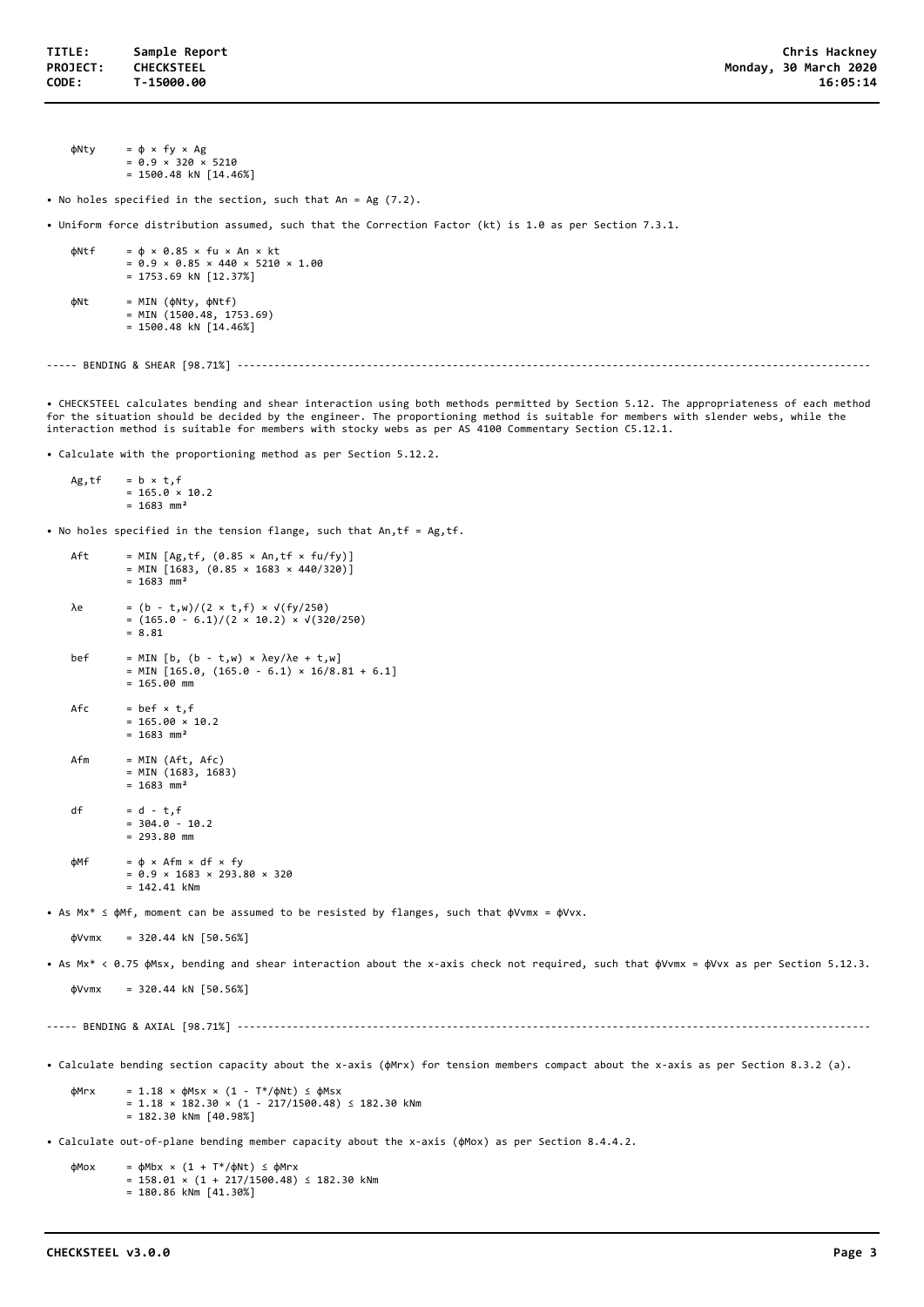• Calculate bending section capacity about the y-axis (φMry) for doubly-symmetric I-section tension members compact about the y-axis as per Section 8.3.3 (a). φMry = 1.19 × φMsy × [1 - (T\*/φNt)²] ≤ φMsy = 1.19 × 40.03 × [1 - (217/1500.48)²] ≤ 40.03 kNm  $= 40.03$  kNm  $[72.44%]$ • Calculate biaxial bending section capacity for tension members compact about both axes as per Section 8.3.4. = 1.4 + (T\*/φNt)  $\le$  2.0  $= 1.4 + (217/1500.48)$  $= 1.54$  Biaxial = (Mx\*/φMrx) ^ γ + (My\*/φMry) ^ γ ≤ 1.0 = (74.7/182.30) ^ 1.54 + (29/40.03) ^ 1.54  $= 0.8598 [85.98%]$ • Calculate biaxial bending member capacity as per Section 8.4.5.2.  $\phi$ Mtx = MIN ( $\phi$ Mrx,  $\phi$ Mox) = MIN (182.30, 180.86)  $= 180.86$  kNm Biaxial =  $(Mx*/\phi Mtx)$  ^ 1.4 +  $(My*/\phi Mry)$  ^ 1.4 ≤ 1.0  $= (74.7/180.86)$  ^ 1.4 + (29/40.03) ^ 1.4  $= 0.9267 [92.67%]$ ----- REFERENCES ---------------------------------[1] Australian Institute of Steel Construction (AISC) 1969, 'Safe Load Tables for Structural Steel', 1st edn. [2] Australian Institute of Steel Construction (AISC) 1980, 'Safe Load Tables for Structural Steel', 4th edn. [3] Australian Institute of Steel Construction (AISC) 1987, 'Safe Load Tables for Structural Steel', 6th edn. [4] Australian Institute of Steel Construction (AISC) 1991, 'Design Capacity Tables for Structural Steel', 1st edn. [5] Australian Institute of Steel Construction (AISC) 1994, 'Design Capacity Tables for Structural Steel Volume 1: Open Sections', 2nd edn. [6] Australian Institute of Steel Construction (AISC) 2004, 'Design Capacity Tables for Structural Steel Volume 2: Hollow Sections', 2nd edn. [7] Australian Steel Institute (ASI) 2016, 'Design Capacity Tables for Structural Steel Volume 1: Open Sections', 5th edn. [8] Australian Tube Mills (ATM) 2013, 'Design Capacity Tables for Structural Steel Hollow Sections', 3rd edn. [9] British Standards Institute (BSI) 2009, 'BS EN 1993-1-1-2005 Eurocode 3: Design of steel structures - Part 1-1: General rules and rules for buildings'. [10] Broken Hill Proprietry Co. Ltd. & Australian Iron & Steel Pty. Ltd. (BHP-AIS) 1969, 'Hot Rolled Carbon Steel Sections and Plates'. [11] Gorenc, B, Tinyou, R & Syam, A 2007, 'Steel Designers' Handbook', 7th edn. [12] OneSteel Australian Tube Mills (OSTM) 2010, 'Design Capacity Tables for Structural Steel Hollow Sections', 2nd edn. [13] OneSteel Market Mills (OSMM) 1998, 'Hot Rolled and Structural Steel Products'. [14] OneSteel Market Mills (OSMM) 2004, 'Cold Formed Structural Hollow Sections & Profiles', 4th edn. [15] OneSteel Market Mills (OSMM) 2014, 'Hot Rolled and Structural Steel Products', 6th edn. [16] Smorgon Steel Tube Mills (SSTM) 2003, 'Design Capacity Tables for Structural Steel Hollow Sections', 1st edn. [17] Standards Australia 1985, 'AS 1275-1985 Metric screw threads for fasteners'. [18] Standards Australia 1998, 'AS 4100-1998 Steel structures - Commentary'. [19] Standards Australia 2009, 'AS/NZS 1163:2009 Cold-formed structural steel hollow sections'. [20] Standards Australia 2010, 'AS/NZS 3679.1:2010 Structural steel - Hot-rolled bars and sections'. [21] Standards Australia 2010, 'AS/NZS 3679.2:2010 Structural steel - Welded I sections'. [22] Standards Australia 2011, 'AS/NZS 3678:2011 Structural steel - Hot-rolled plates, floorplates and slabs'. [23] Standards Australia 2012, 'AS 4100-1998 Steel structures'. [24] Standards New Zealand 1997, 'NZS 3404:Part 1:1997 Steel Structures Standard'. [25] Steel Construction Institute (SCI) 2011, 'P385 Design of steel beams in torsion'. [26] Trahair, NS & Bradford, MA 1998, 'The Behaviour and Design of Steel Structures to AS 4100', 3rd edn.